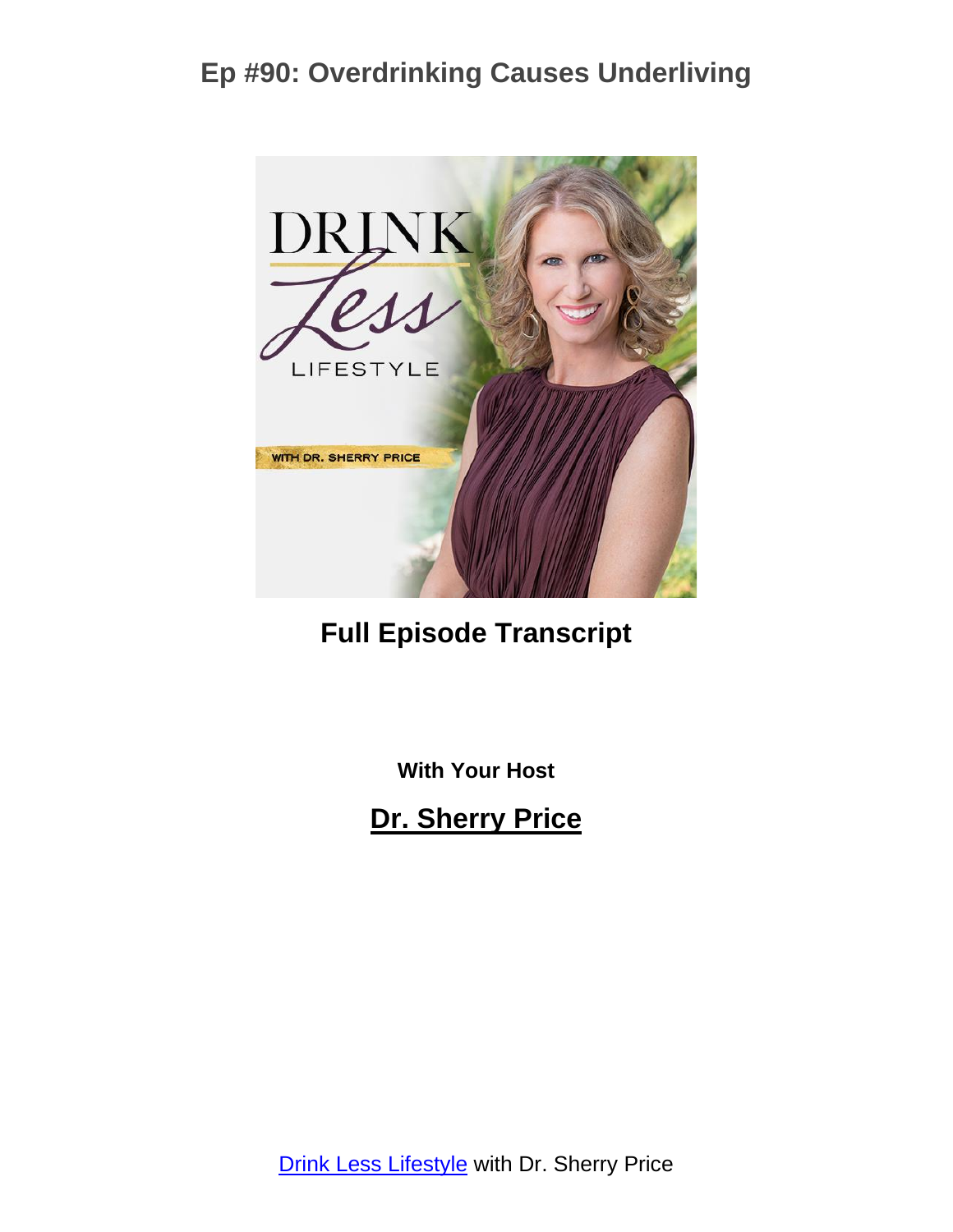You are listening to the *Drink Less Lifestyle Podcast* with Dr. Sherry Price, episode number 90.

Welcome to *Drink Less Lifestyle,* a podcast for successful women who want to change their relationship with alcohol. If you want to drink less, feel healthier and start loving life again you're in the right place. Please remember that the information in this podcast does not constitute medical advice. Now, here's your host, Dr. Sherry Price.

Well, hello my beautiful friends, welcome back to the podcast. I am still feeling a little under the weather so you may hear that in my voice. But I have an exciting podcast for you today. So, let's dive right in. The question I have for you that I want you to think about is, are you underliving? Think about that. I really want you to think about how you spend your days, how you spend your weeks, and how you spend your month. Now, when I ask this of women they say, "Yes, I'm living a great life, I love my life. I'm super productive. I'm focused on getting all the things done."

And then we get to the four, five o'clock, six o'clock hour and then I hear a different story. I hear, "Yeah, I go home, I get dinner ready, I give myself permission to rest and I have a drink to relax." And of course, we want to rest and we want relaxation from the stress, the kids, from life, from all the things that we're responsible for doing. But just think about the time that you spend once you start drinking because often what I hear is, "I wanted to have a drink but it led to a few more."

So, let's just look at that a minute. You give your best work, your best effort, your energy to what's going on before you start drinking, for a lot of people that's work or raising kids. And then around the cooking or five o'clock, six o'clock hour when we give ourselves permission to rest or relax think about now how we're spending that time. And for a lot of people, they're so used to giving to work, to others, their kids, their family, cooking, doing all the things, that what they get left is what's left over.

So, at this part of the day, you're feeling tired maybe, stressed out, doing all the things, low energy. And so, this time that you're relaxing for yourself,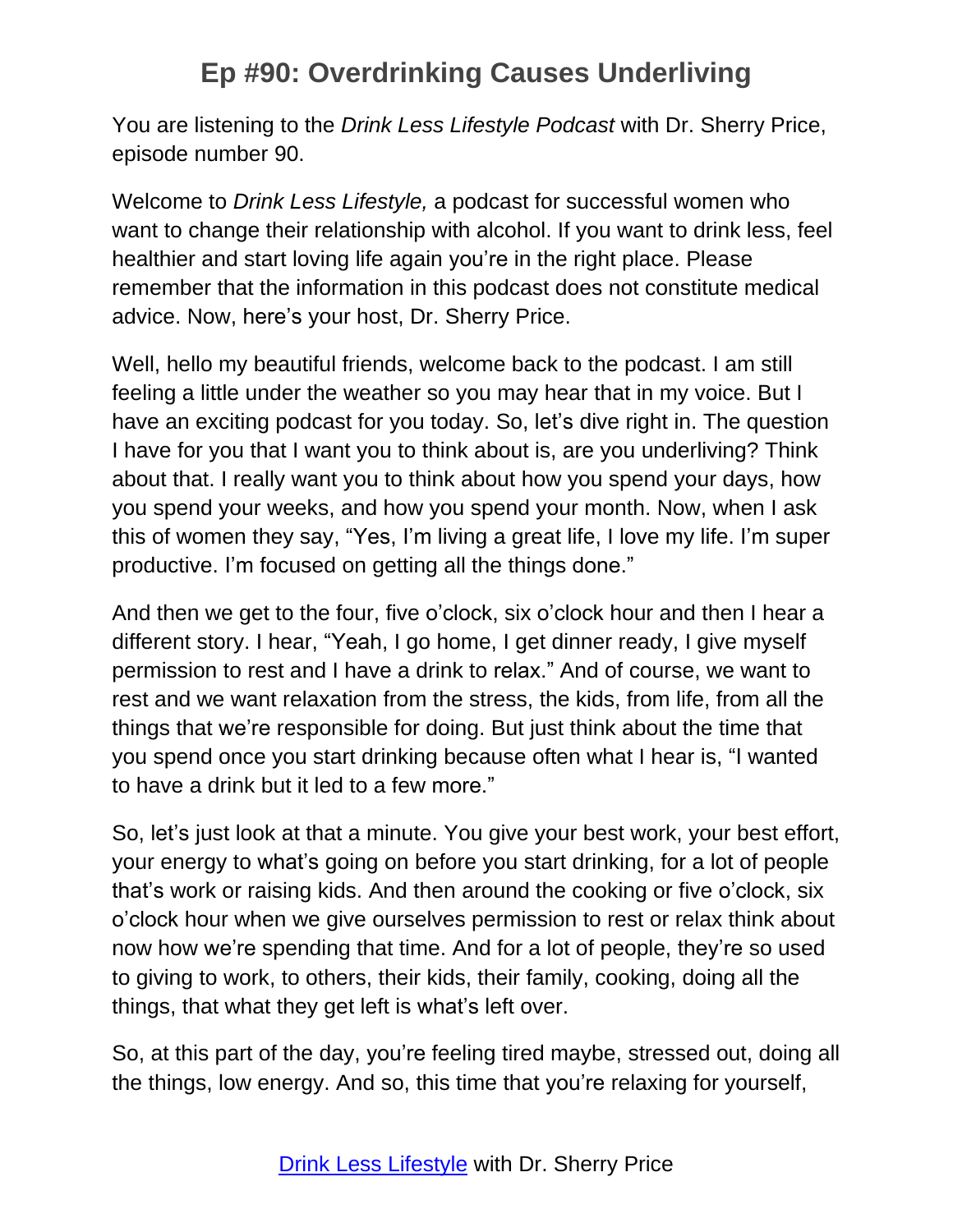you feel like you get the remnants, what's left over from the day. And some people spend that doing more. They want to get more work emails done, or get caught up on laundry, or they want to finish more tasks, more projects around the house and they keep doing, doing, doing.

Or if they're relaxing they feel they need to be still doing something, watching TV, scrolling social media, spending hours posting content, responding to comments, looking at their Facebook feed, or Instagram. And so, this is their time. This is the time that you have to yourself. And I just want to ask if this feels like underliving to you? Because for a lot of people they feel like it is.

They get the remnants of the day, they're exhausted by how much they have spent that valuable time of their day giving to others, giving to their job, giving at their work, being nice to others and doing all these things. And so, when they come home and they go to relax they tell themselves, I want to do something nice for myself and reward myself with a glass of wine or any alcohol. So, they do it to relax, to reward themselves, it's pleasurable, it takes the edge off.

And then I say, "Well, does it, is it that relaxing, is it that rewarding?" Because most of the time people don't stop after one drink and if they keep going, they have a few drinks and then how do you feel? And what happens when you overdrink is that you feel bloated, tired, forgetful, hungry, digging in the cabinets or in the pantry for something to eat, some chips to snack on. Or you feel bored and so you want to manage and entertain your feelings by more food or more alcohol because you don't know how to deal with the emotions.

And then here's what happens, you're upset. You're upset because you did it again. And the next morning you feel crap or you have a hangover. And you're wasting more hours of your life nursing yourself back to health because you don't feel so well. And then you're also upset because you're spending all this mental energy being mad at yourself and maybe you feel like there's tension in the house because of something you said, or did, or didn't do. All while you were under the influence. And so, people may be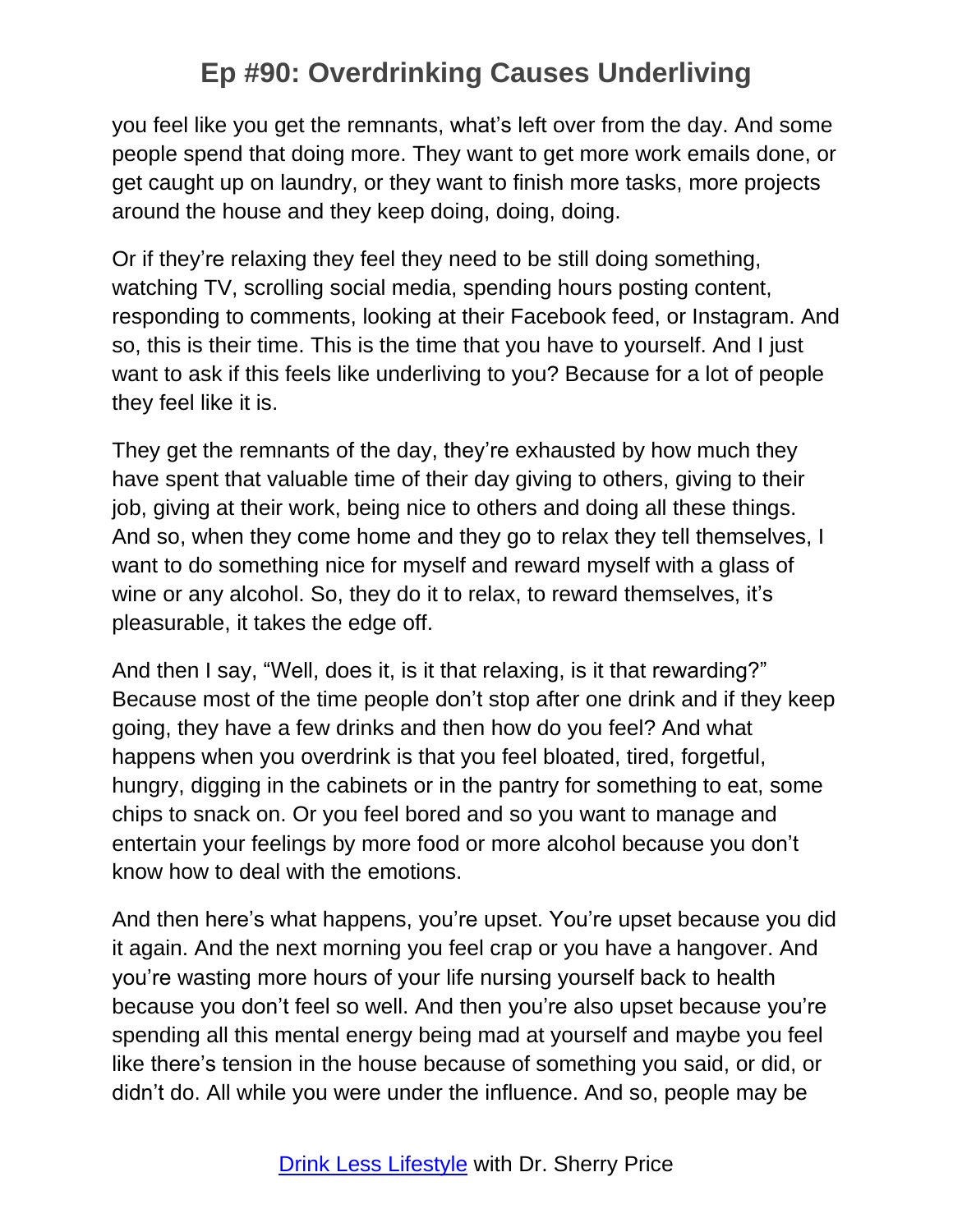judging you or holding that against you. And so, this is weighing on you as well.

So, what I'm pointing out here is just not the damage of drinking but the collateral damage. The things that happen before we drink, while we're drinking, and after we drink. Now, if this is the time of the day that you have to yourself, I just want to be asking you, is this how you want to be spending the time for you? Is this valuable to you? Is this considered living? Now, I get a few women that say, "Oh, but I only do it once in a while, it's not that often." And so, they downplay it. And it's easy to downplay. We don't want to make a big deal of it if it's really not a big deal.

But let's really look at if it's a big deal. I just want to investigate, let's see what impact this is making in your life. So, let's run through an example of somebody who I would consider a weekend warrior type of drinker. They just drink on Fridays and Saturdays or two days during the week. And I just picked Fridays and Saturdays for ease and because a lot of people drink on weekends. They've given themselves more permission to drink on weekends because if they don't have a job to go to the next day, this is how they're choosing to spend their days.

This is how they're choosing to spend their time. This is how they're choosing to spend their living for themselves. So, let's use the example, two days a week like I mentioned for Friday and Saturdays where you might have a few drinks. A few drinks means usually more than your body can handle because you don't like the effects of it the next day. So, say you start drinking around six o'clock on a Friday. You're drinking for three to four hours let's just say.

And then the next morning you don't feel so good or you feel a little sluggish, or tired, or it takes a little longer to get moving because your sleep was disrupted or whatever. So, let's just say you miss about two to three hours nursing ourselves back to feeling normal the next day. So, if we go at four hours of drinking and then three hours the next day, that's seven hours spent for one night of drinking. Think of that, seven hours spent imbibing in alcohol and recovering from it.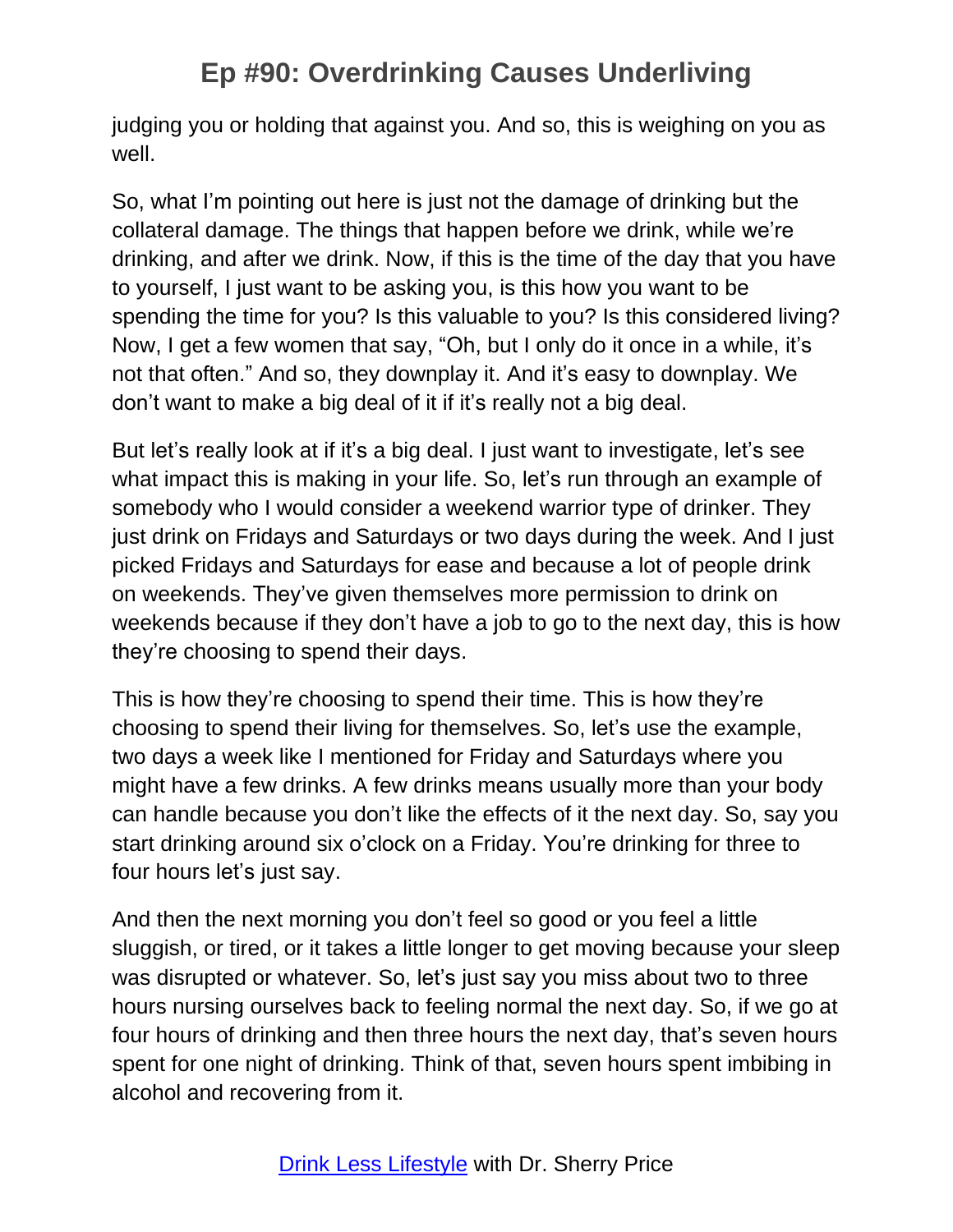Now, seven hours may not sound like a lot but then multiply that by two days because we're going to do that again come Saturday and maybe we even start earlier. But just for conservative numbers I'll just say stick to seven hours. So now that's 14 hours out of the week. And let's extrapolate that out a bit. So, 14 hours per week. Let's multiply that by four weeks. And so that turns out to be 56 hours a month. 56 hours a month comes out to roughly two and a half days.

Now, we'll take that number of 56 hours and that's per month, we'll multiply it by 12 months because say that's our pattern is we drink every weekend. And when we do that math it comes out to 672 hours a year which is the equivalent of 28 days a year. 28 days a year and this is how you're choosing to spend your time and reward yourself. It adds up to 28 days a year. So, if you don't like this behavior you're spending 28 days a year overdrinking if it's just two nights a week. That's essentially losing a whole month out of the year due to this habit.

Now, I'm just calculating the hours, that's just the time involved. I'm not talking about the mental stress, the emotional stress and the physical damage alcohol has on our bodies. So, when I work with women and they say, "My drinking is really not that big of an issue. It's just weekends and it's, well, it gets worse during holidays. And it gets worse on vacation." And if you think about it we have holidays every month. There's birthdays, there's anniversaries, Saint Patrick's Day is a drinking holiday, Memorial Day, barbecues, graduations, weddings.

There is always a reason to drink. And even if we didn't include all of the holidays and we just kept it to weekend drinking only where we went overboard, just think about all that time and how it adds up. Now, I know I work with a lot of high achieving women, they know that I am so productive, I get things done, I'm slaying it here at my career. I'm slaying it at life. I'm a great mom for the most part. They're highly productive so this is what they do to unwind and relax at night.

So essentially this is the reward they're giving themselves. They get to have it, they deserve it. And yes, you do deserve it, you do deserve a great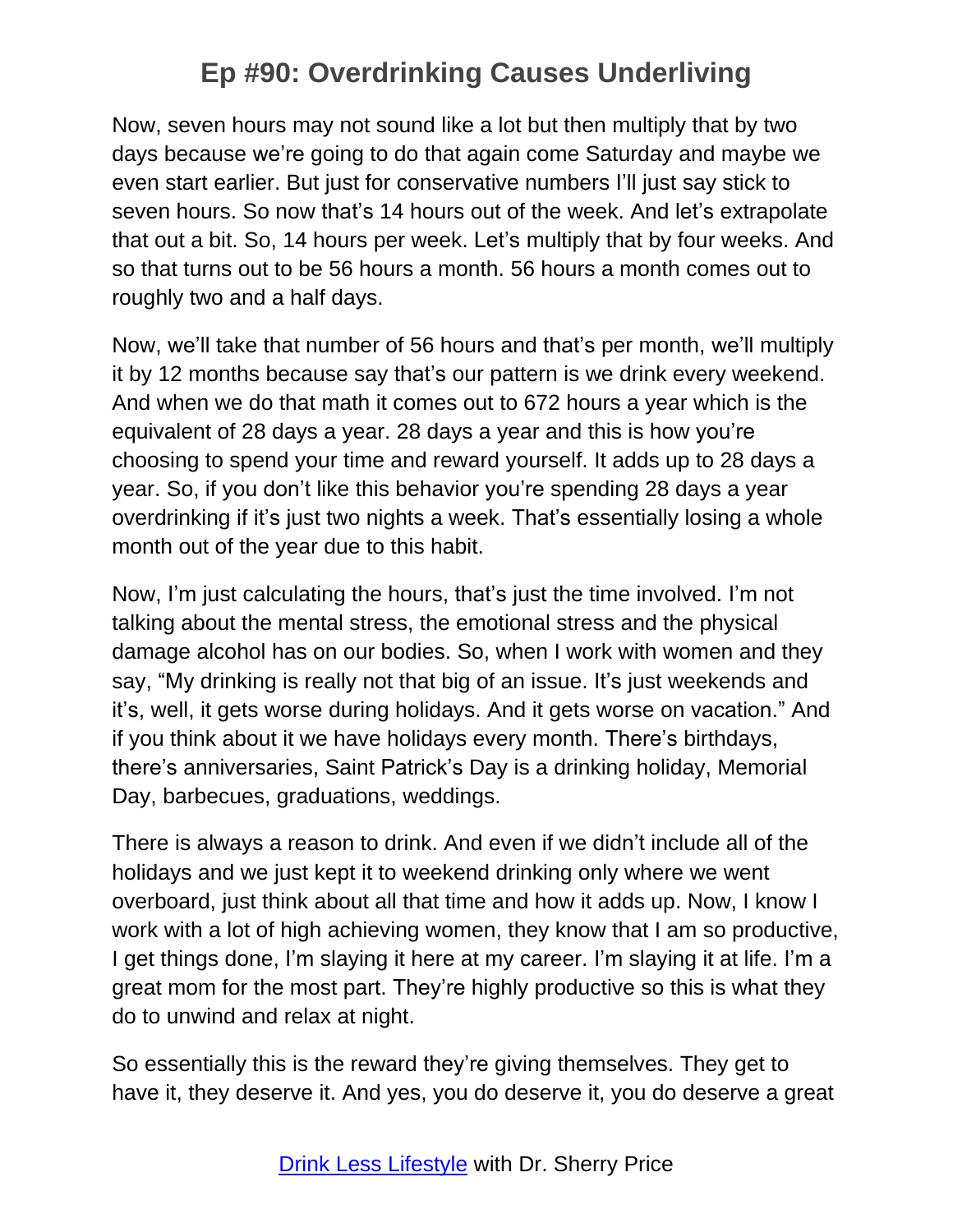life. We all deserve a great life. I love having a great life. We work hard for it. We've earned it. Yes, and we get to enjoy it. But I just want you to ask yourself if this 'small' drinking habit or overdrinking habit that you have is really how you want to be spending your life. Because when it adds up, is it really that 'small' of a problem?

Because just imagine what you can do for yourself if you had 28 days out of the year. If you had free 28 days how would you choose to spend it? Now, I'm not saying here to be more productive, to give more to your family, to give more to your career, to work overtime, to work harder. And I'm not saying to be efficient and productive. I'm saying if I had 28 days I would be using it for grand leisure.

That's a lavish amount of time to be living, to feel alive, not to be numbing out, not to be disengaging from my life but to actually be full out living for my life, basking in the beauty and the joy of my life, and what I have accomplished. Now, here's the thing, when we start talking about this, some women have no idea what those joys are for them. They have been living a life that society has defined as the good life and they're doing all those things.

They have the great career, the great kids, the great family. And it feels partly good but it doesn't always feel good and amazing to them because it's what society has defined. And yeah, having those things is nice but what is the relationship with yourself, and how do you get fulfilled? Because if we go by society's definition, it'll always be tedious, and grinding and grueling because it's all about getting more, having more, buying more.

And this turns us into being stressed out and then we're bitter because we're like, "Wow, I thought this would bring me happiness and fulfilment and yet I'm feeling a little empty inside. And then they're wondering why they can't really enjoy all the success that they have earned. And what they learn is that the only way to unwind and reward themselves is by drinking. And I'm fine with a drink here and there because it doesn't really have negative consequences.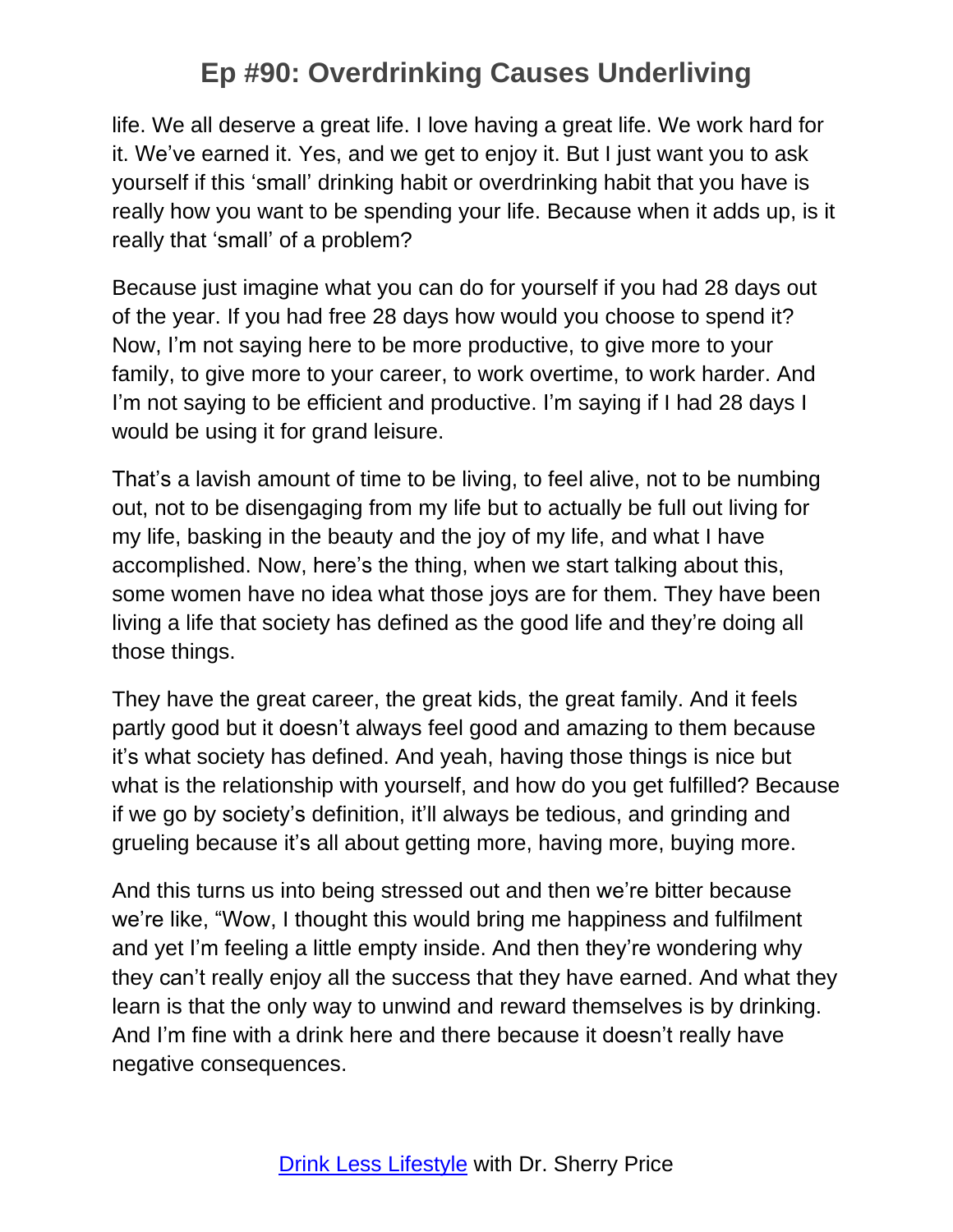But most people are drinking too much for their bodies to be able to handle. And how do you know? Because the body tells you so, it forgets things, it doesn't sleep right. And if you needed to go to sleep you've just deadened the process that your body naturally has and secretes hormones to get to sleep because you've been relying on alcohol for so long that the body has turned off those processes.

And then you don't even like the habit, it bothers you, whether it's one glass too many, one bottle too many, or dozens of bottles too many, because you're left with the life where you are actually unfulfilled. And you're underliving. And you know it, you're not being your best self. You're not going after what you really want for you. And you're working for the standards set by society, not by your own standards. And this is what causes us to be bitter and confused about not being happy.

Because if you talk with your friends you feel worse because they look around and say, "Well, you have this, and you have that, and you feel like you're going to just be laughed at." I know some of my clients have all the luxuries in the world, they have the cars, the houses, the boats, the great vacations, everything. But they're so miserable inside. And what makes them happy is that martini at night, that glass of scotch, that glass of wine. And they say they'll stop at one but they need it to numb that discomfort that they feel inside.

And of course, I have clients at the other end of the spectrum where they want all those things, thinking that those things are going to bring them happiness. And they are mad and bitter because they don't have those things or other things are broken in their life. And so again they just want to numb the discomfort. Underliving is when you're walking through the motions of the day and not really enjoying it. It's just a job. It's just some houses. It's just my house. Everything feels lackluster.

But really what's going on is you're holding yourself back inside. You know that there's something more that you want but you're not willing to really look and face your fears to get it. And so, this causes tension inside, a discomfort, and one way to relieve that is to numb it. I hear all the time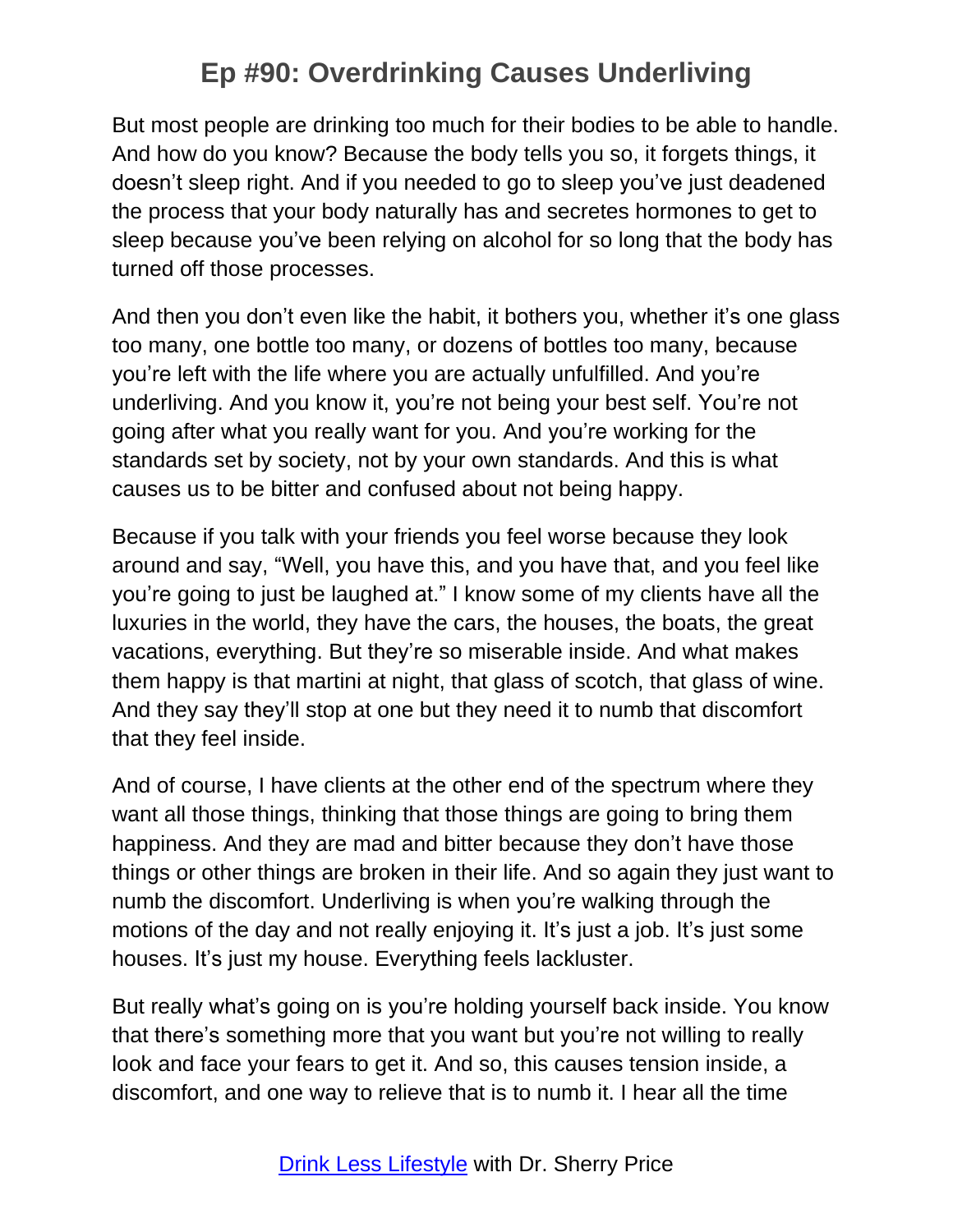women say, "I don't know why I keep drinking. I don't know why I keep overdrinking. Why do I keep doing this?" And you really have to explore, why do you keep doing this?

Because it's an individual choice and that choice is different for everyone. But what I'll tell you is the vast majority are overdrinking because they're underliving. And here's what I also find. Some people don't even know how or why they're underliving. They've just been doing it for so long they don't even understand it. They don't understand that they're in society's standards of what is expected of them, what is fun, what is successful, what is meaningful. And I get it because I was there too.

And I have talked about that extensively on this podcast. And then you get to a point where you're like, "I can't figure this out. I have tried years and I can't figure this out." And that's when you seek help. That's why people seek help. When you can't figure something out, you feel stuck, or you can't see it, you get help. And that's exactly when you need help, when you can't figure something out.

I mean when my pipes get clogged and my husband and I can't figure out how to unclog them and Drano doesn't work. We call a plumber, yeah, we call a plumber for help because we can't figure it out. And we don't want clogged pipes. So, we do it all the time in our lives but with overdrinking, seems to be a different issue. Seems to be something that we want to just be able to handle privately and confidentially on our own. It's so prideful. I was there until I got fed up and said, "I'm done wasting my time on this problem that I can't seem to solve."

And I know other people have figured it out so there's got to be a way that I could figure it out. It's time to call for help. I'm so glad I did otherwise I'd still be stuck. But that's not the worse thing that happens is being stuck. There's something worse than being stuck and that's what comes next. When you're feeling stuck the worst part about that is all the thoughts that come, thinking it can't be solved, thinking that this is as good as life gets, thinking that the best days are behind you, thinking that you're too far gone. Thinking that you're a hopeless case.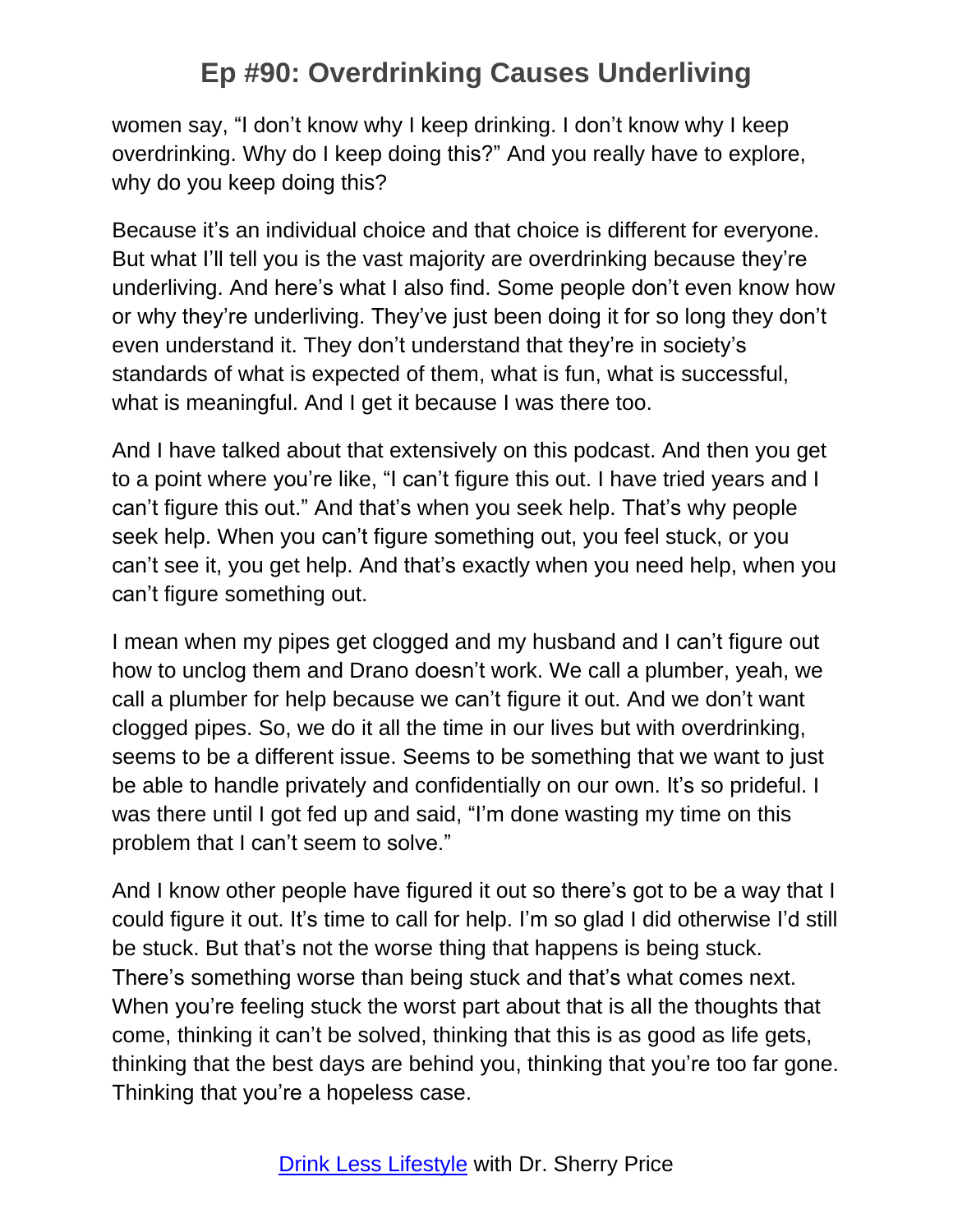Thinking that you don't deserve more or thinking that you don't deserve another chance. This erodes your soul. This is a cancer to your body. This is when you become hopeless and it feels like the grim reaper has started to enter your life. And maybe others around you have given up on you, they're sick of hearing the story and the promises, or maybe you can't even bring yourself to talk about it anymore, you just don't want to look at it, you're so disgusted.

But I'll tell you, other people aren't what's most important. What is most important is that you want to solve it. You want to figure this out. You want to stop wasting your time and your life away. Not only that, you also want to stop wasting your money on this habit because it gets expensive. And I'm not just talking financially. I'm talking about the time and energy. We already calculated two overdrinking days a week leads to 28 wasted days a year. And I know if I asked any of you listening, "Here's free 28 days of time", how would you choose to spend it?

And I know many of you would pick things that fill up your soul, things that make you feel amazing inside. Some of my clients love painting, or they love singing, or they love gardening, or they love being out in nature, or going on retreats, spending time with girlfriends, things that truly nature your soul. I'll tell you what, overdrinking never nourished my soul. I never came out of a binge and an overdrinking night and said, "Yes, I can't wait to do that again." My brain would be, "Really, Sherry, you did that again?"

So, after enough times of hearing that I had to say to myself, "Gosh, I don't really like spending my time this way, it really doesn't feel that rewarding." And I certainly didn't like the results it produced. It didn't make me on fire for my life like I was kicking butt, and taking names, and living full on out. It felt more like blasé like here we go again, this is what I do. So, I want you to see that even a 'small' overdrinking habit is significant. We've got to stop lying to ourselves and telling us it's just a small thing, it's not that big of a deal.

Because I just calculated for you how it is taking away from your one precious life. It's taking away from your vibrancy and your aliveness for life.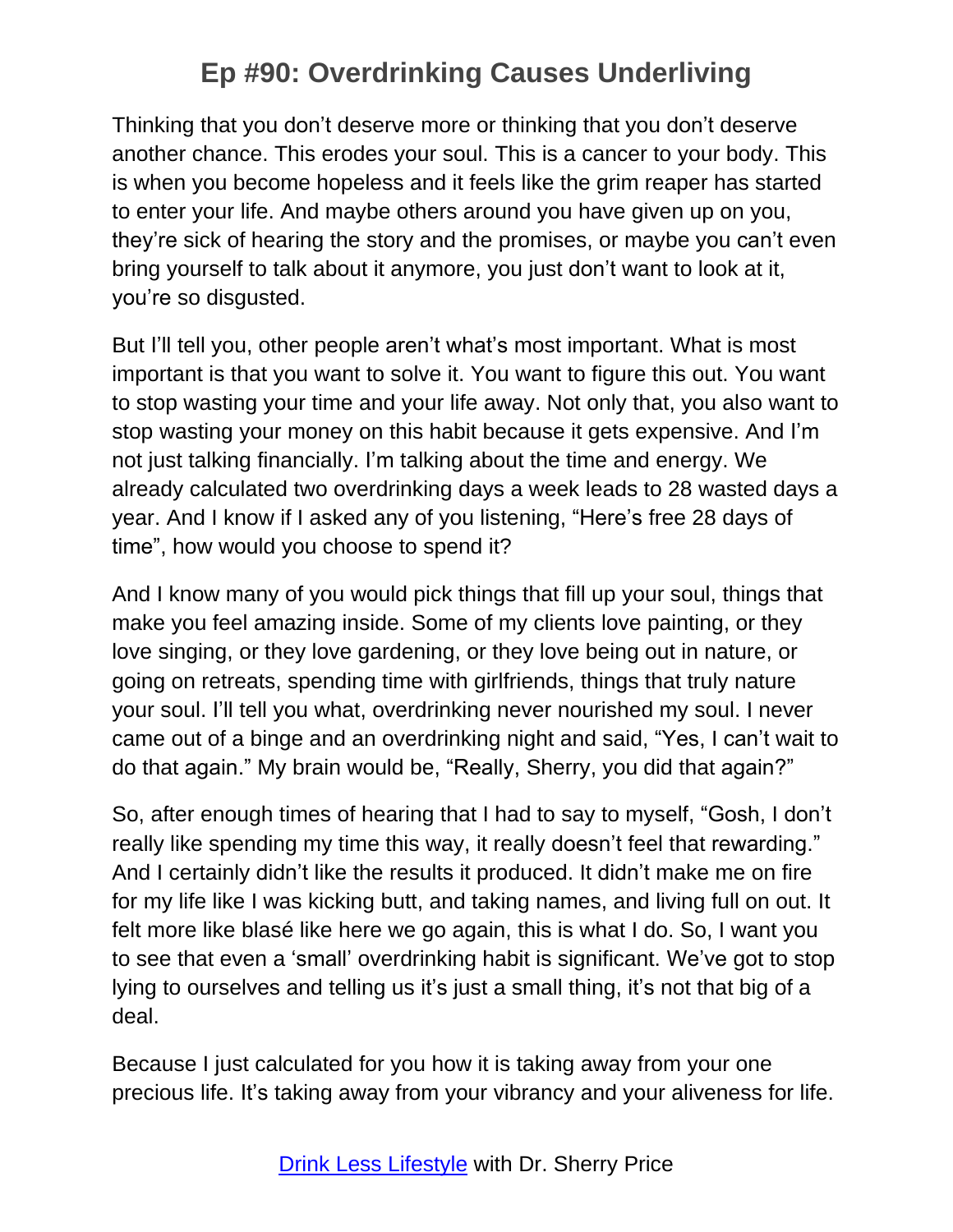And what I want you to do is actually calculate your own math. How many times a week do you overdrink on average? Start looking at it. Don't be afraid. Maybe your number's higher, maybe it's lower. But don't you deserve to know? It is your life. So how many hours do you think about alcohol and are spent consuming it?

So, this means even the times that you aren't even drinking but thinking about drinking, and buying it, and recovering from it because you're not operating at your best in those times. And then once you calculate it for the week, take it out to the month and then take it out to the year. Then ask yourself, do I want to keep doing this or is it time for change? Is this how I want to be spending my time in my life? Is this rejuvenating? Does this feel truly rewarding? And if not, I give you permission to go seek help.

When you care enough about a problem you will care enough about finding a solution. This is why as women we put our kids first all the time. We care about them so much. Their smallest problem becomes like a nightmare for us. We care about the problem because we care to solve it. And we don't judge our kids for having problems. We know that they're going to have problems. What we want most is to solve it. And look, I want to assure you that there are hundred of ways, plenty of ways to get help.

There are free services, free help, hotlines, groups, private services. There is paid help and paid services. You can do it privately or in groups. I work with my clients privately and in very small groups because it was important to me initially to take care of this on the downlow, totally confidential, not anybody knowing. I was so ashamed that I didn't want my story out there in the world. Now look at me, I am babbling my story to anybody who will listen because I want to help people.

I want them to know that they don't have to struggle, that this is solvable. And then look at the women who come on my podcast. I applaud them. None of them wanted to put their story out into the world when they found me. But once they discovered that they can get over this, they're like, "I have to share this with other women." And that doesn't mean you have to